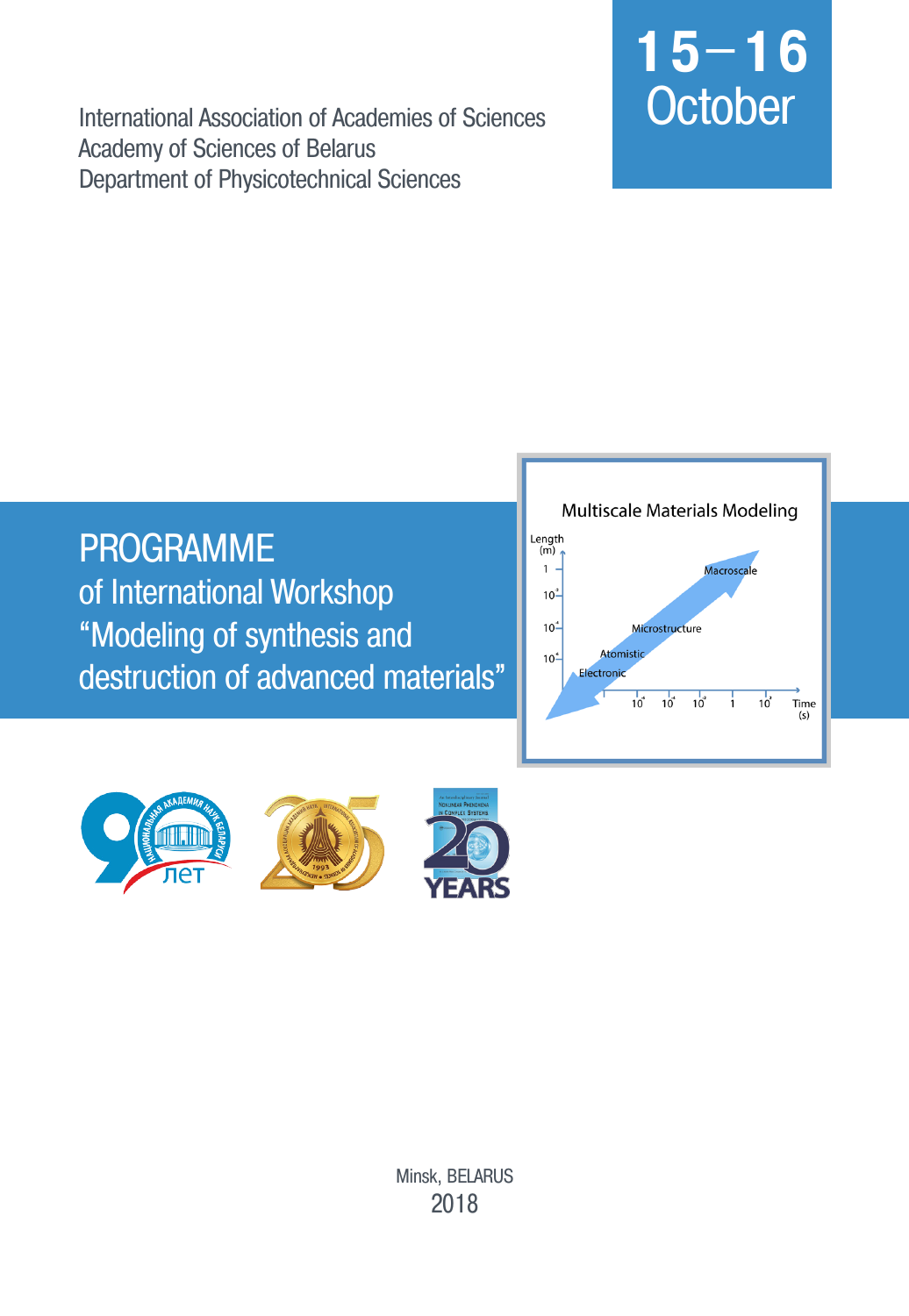## **PROGRAMME**

*of International Workshop*

## **"MODELING OF SYNTHESIS AND DESTRUCTION**

# **OF ADVANCED MATERIALS"**

# *15–16 October 2018*

## *Seminar venue:*

*Presidium of the National Academy of Sciences of Belarus (NASB), Conference Hall of the Presidium of NASB (room 216) 66 Nezavisimosti Avenue, Minsk, Belarus*

*The working language of the Workshop is English.*

# *15 October 2018*

#### *14:00–14:20*

EXPERIMENTAL NANOMECHANICS AND COMPUTER MODELING BASED ON SCANNING ELECTRON PROBE MICROSCOPY.

*S.A. Chizhik, Presidium of the National Academy of Sciences of Belarus and the A.V.Luikov Heat & Mass Transfer Institute, National Academy of Sciences of Belarus, Minsk.*

#### *14:20–14:40*

DFT-THERMODYNAMICS SIMULATION: ACCELERATOR OF FUNCTIONAL MATERIALS DEVELOPMENT.

*Heechae Choi, President, Materials Data Corp., Korea, and Group Leader, Institute of Inorganic Chemistry, University of Cologne, Germany, Eung-Kwan Lee, Volmi, Incheon, Korea.*

#### *14:40–15:00*

MODELING AND VERIFICATION OF SYNTHESIS OF SUPERHARD MATERIALS BASING ON PHYSICOCHEMICAL NANOSTRUCTURAL ANALYSIS AND MULTIFRACTAL PARAMETRIZATION.

*P.A. Vityaz', Presidium of the National Academy of Sciences of Belarus, Minsk, M.L. Kheifetz, Presidium of the National Academy of Sciences of Belarus, Minsk, V.T. Senyut', Joint Institute of Mechanical Engineering, National Academy of Sciences of Belarus, Minsk, A.G. Kolmakov, The A.A.Baykov Institute of Metallurgy and Materials Science, Russian Academy of Sciences, Moscow, S.A. Klimenko, The V.N.Bakul' Institute of Superhard Materials, National Academy of Sciences of Ukraine, Kiev.*

#### *15:00–15:20*

MACROKINETIC MODELING OF DIFFUSION AND PHASE FORMATION DURING SYNTHESIS OF ADVANCED MATERIALS: COMBUSTION SYNTHESIS AND MECHANICAL ALLOYING.

*B.B. Khina, Physico-technical Institute, National Academy of Sciences of Belarus, Minsk.*